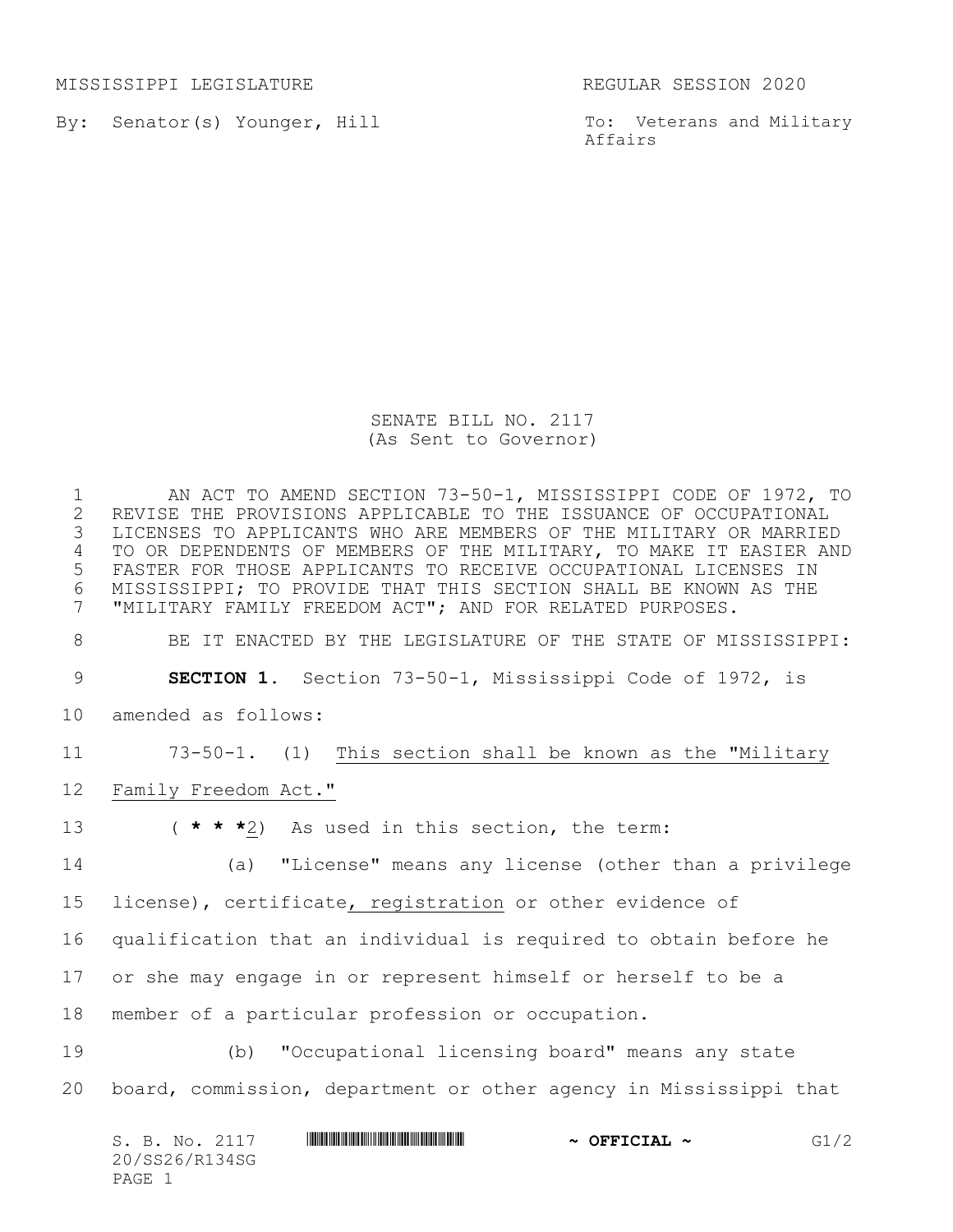is established for the primary purpose of regulating the entry of persons into, and/or the conduct of persons within, a particular profession or occupation, and which is authorized to issue licenses. For the purposes of this section, the State Department of Education shall be considered an occupational licensing board when issuing teacher licenses under Section 37-3-2.

 (c) "Military" means the Armed Forces or Reserves of the United States, including the Army, Navy, Marine Corps, Coast Guard, Air Force, and the reserve components thereof, the National Guard of any state, the military reserves of any state, or the naval militia of any state.

 ( **\* \* \***3) Notwithstanding any other provision of law, an occupational licensing board shall issue a license **\* \* \*** to an applicant who is a member of the military, or an applicant who is married to or is a dependent of a member of the military, if, upon application to an occupational licensing board, the applicant satisfies the following conditions:

 (a) The applicant has been awarded a military occupational specialty **\* \* \***, completed a military program of training, completed testing or equivalent training and experience **\* \* \***, and performed in the occupational

specialty **\* \* \***; or

 (b) The applicant holds a current and valid license in another state in an occupation with a similar scope of practice, as determined by the occupational licensing board in Mississippi

| S. B. No. 2117 | $\sim$ OFFICIAL $\sim$ |
|----------------|------------------------|
| 20/SS26/R134SG |                        |
| PAGE 2         |                        |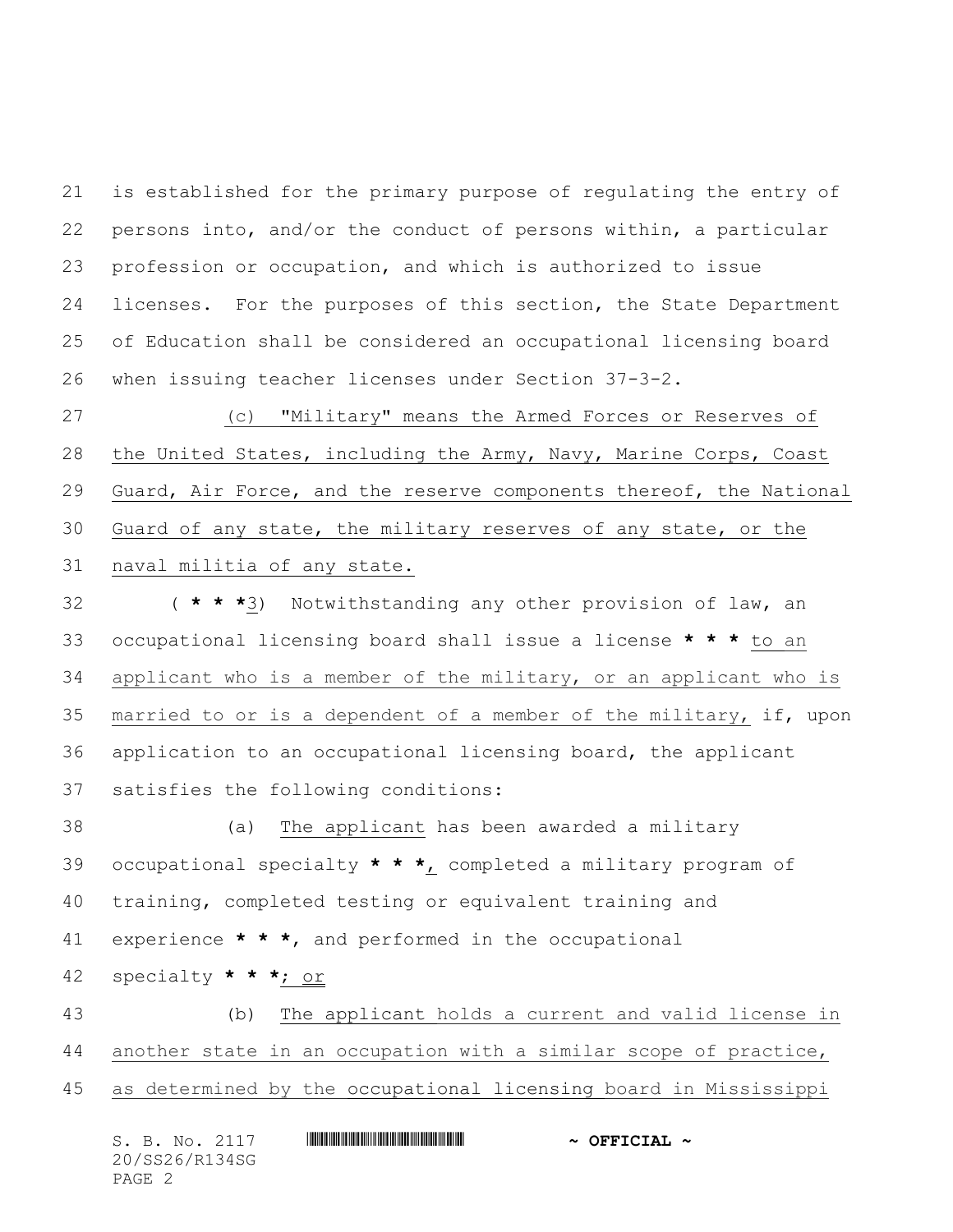and has **\* \* \*** held this license **\* \* \*** from the occupational licensing board in **\* \* \*** the other state for at least **\* \* \*** one 48 (1) year; and

 (c) The applicant has not committed any act in **\* \* \*** the other state that would have constituted grounds for refusal, suspension or revocation of a license to practice that occupation in **\* \* \*** Mississippi at the time the act was committed **\* \* \***, the occupational licensing board in the other state holds the applicant in good standing, and the applicant does not have a disqualifying criminal record as determined by the occupational licensing board in Mississippi under Mississippi law; and (d) The applicant did not surrender a license because of negligence or intentional misconduct related to the applicant's 59 work in the occupation in another state; and (e) The applicant does not have a complaint, allegation or investigation pending before an occupational licensing board or other board in another state that relates to unprofessional conduct or an alleged crime. If the applicant has a complaint, allegation or investigation pending, the occupational licensing board in Mississippi shall not issue or deny a license to the applicant until the complaint, allegation or investigation is resolved, or the applicant otherwise satisfies the criteria for licensure in Mississippi to the satisfaction of the occupational licensing board in Mississippi; and

20/SS26/R134SG PAGE 3

## S. B. No. 2117 \*SS26/R134SG\* **~ OFFICIAL ~**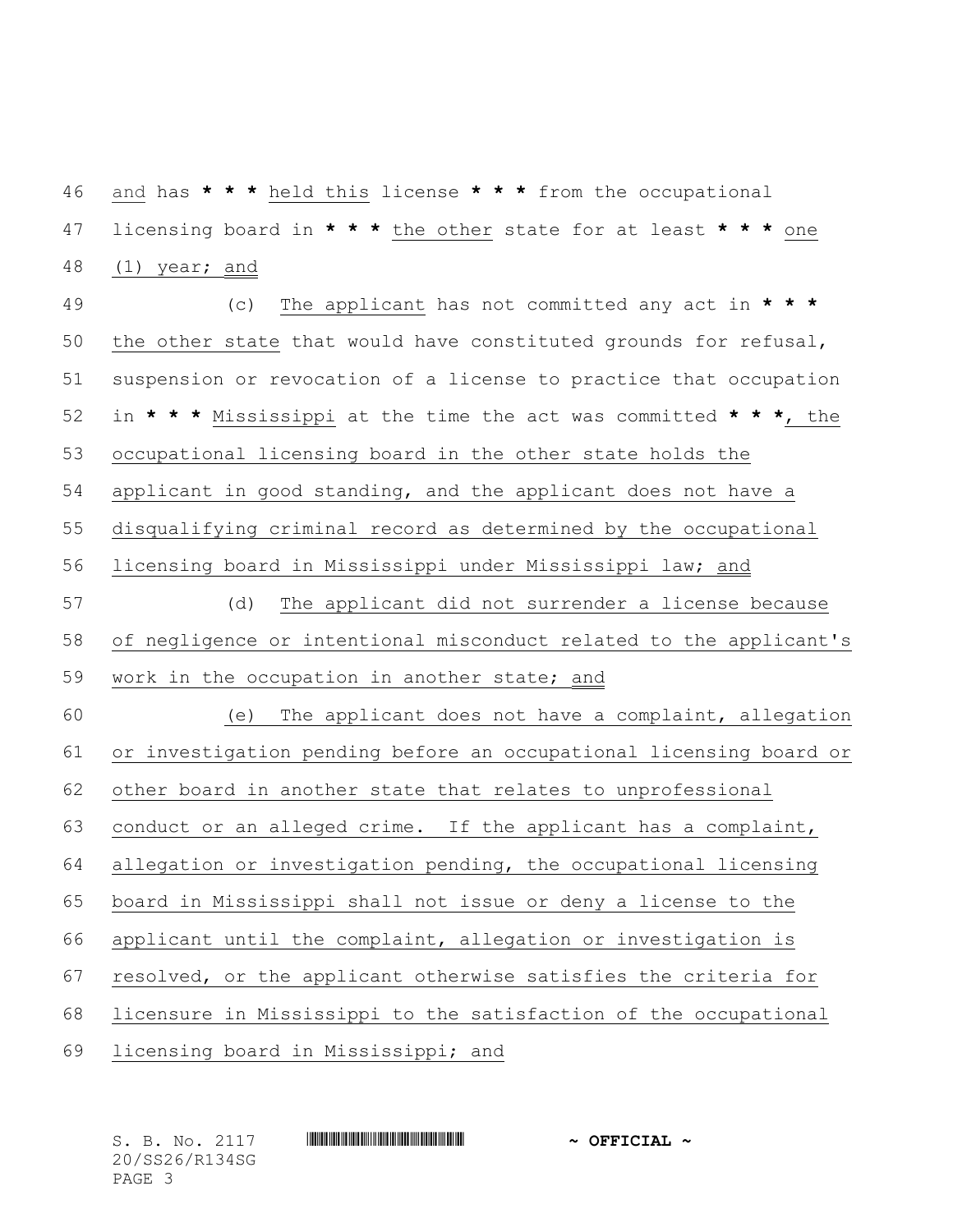| 70 | * * * $f$ )<br>The applicant pays * * * all applicable             |
|----|--------------------------------------------------------------------|
| 71 | fees * * * in Mississippi.                                         |
| 72 | (***4) *** Notwithstanding any other law, the                      |
| 73 | occupational licensing board shall issue a license to an applicant |
| 74 | who is a member of the military, or an applicant who is married to |
| 75 | or is a dependent of a member of the military, upon application    |
| 76 | based on work experience in another state, if all the following    |
| 77 | apply:                                                             |
| 78 | (a) * * * The applicant worked in a state that does not            |
| 79 | use a license to regulate a lawful occupation, but Mississippi     |
| 80 | uses a license to regulate a lawful occupation with a similar      |
| 81 | scope of practice, as determined by the occupational licensing     |
| 82 | board;                                                             |
| 83 |                                                                    |
|    | * * *<br>The applicant worked for at least three (3)<br>(b)        |
| 84 | years in the lawful occupation; and                                |
| 85 | * * * The applicant satisfies the provisions of<br>(C)             |
| 86 | paragraphs (c) through (f) of subsection (3) of this section.      |
| 87 | *                                                                  |
| 88 | (5)<br>* * An occupational licensing board may require an          |
| 89 | applicant to pass a jurisprudential examination specific to        |
| 90 | relevant state laws in Mississippi that regulate the occupation if |
| 91 | the issuance of a license in Mississippi requires an applicant to  |
| 92 | pass a jurisprudential examination specific to relevant state      |
| 93 | statutes and administrative rules in Mississippi that regulate the |

| S. B. No. 2117 | $\sim$ OFFICIAL $\sim$ |
|----------------|------------------------|
| 20/SS26/R134SG |                        |
| PAGE 4         |                        |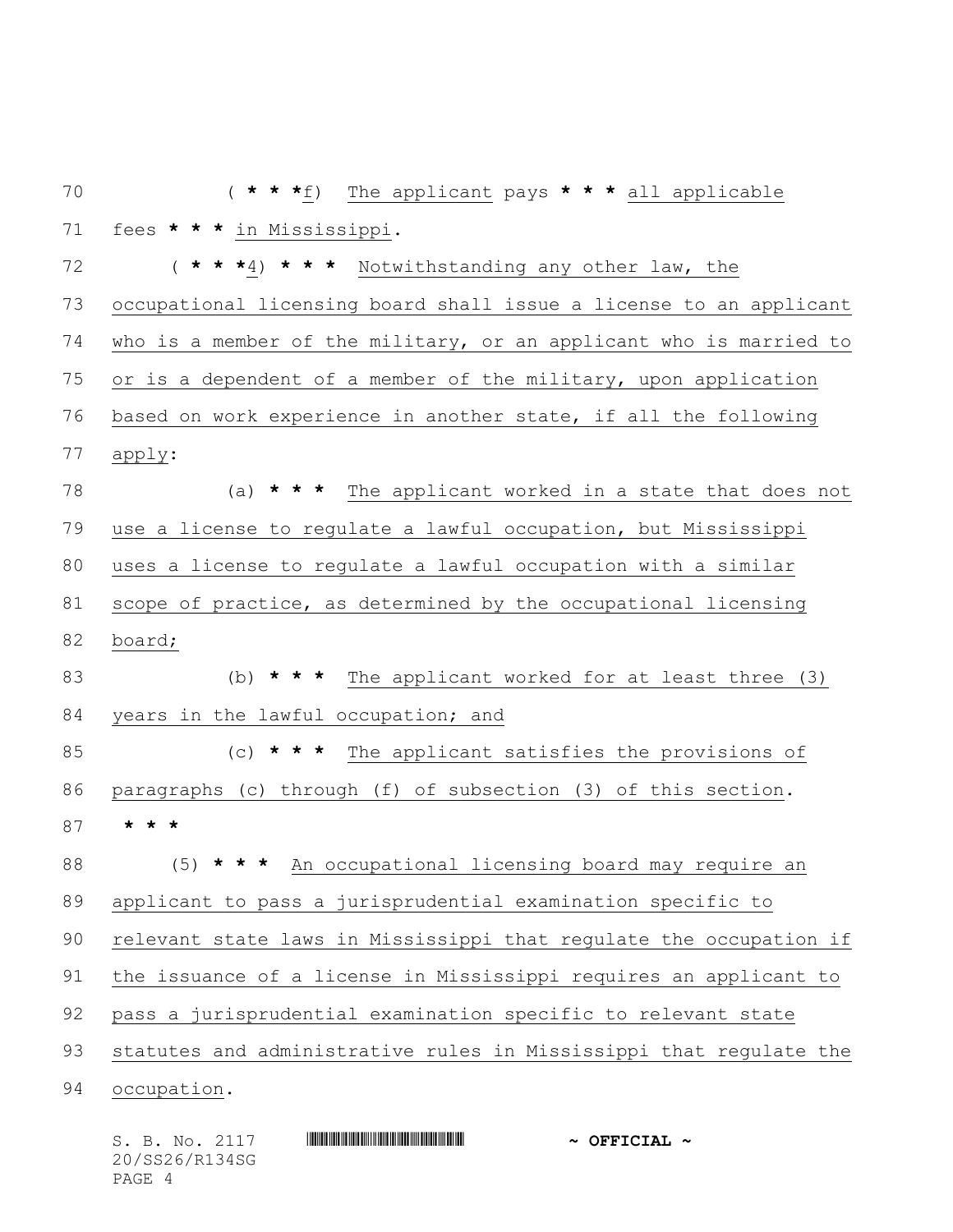| 95  | (6)<br>* * *<br>The occupational licensing board shall issue or      |
|-----|----------------------------------------------------------------------|
| 96  | deny the license to the applicant within one hundred twenty days     |
| 97  | (120)<br>days after receiving an application.                        |
| 98  | If the application requires longer than two (2) weeks to             |
| 99  | process, the occupational licensing board shall issue a temporary    |
| 100 | practice permit within thirty (30) days after receiving the          |
| 101 | application if the applicant submits an affidavit, under penalties   |
| 102 | of perjury, affirming that he or she satisfies the provisions of     |
| 103 | subsection $(3)$ $(a)$ or subsection $(3)$ $(b)$ of this section and |
| 104 | subsection (3) (c) through (e) and pays all applicable fees as       |
| 105 | required by subsection $(3)(f)$ , or satisfies the provisions of     |
| 106 | subsection (4)(a) through (c) and pays all applicable fees as        |
| 107 | required by subsection (3)(f).                                       |
| 108 | The applicant may practice under the temporary permit until a        |
| 109 | license is granted, or until a notice to deny the license is         |
| 110 | issued, in accordance with rules adopted by the occupational         |
| 111 | licensing board. A temporary license will expire in three hundred    |
| 112 | sixty-five (365) days after its issuance if the applicant fails to   |
| 113 | satisfy the requirement for licensure in subsection (5), if          |
| 114 | applicable.                                                          |
| 115 | (a) The applicant may appeal any of the following<br>(7)<br>* * *    |
| 116 | decisions of an occupational licensing board to a court of general   |
| 117 | jurisdiction:                                                        |
| 118 | Denial of a license;<br>(i)                                          |
| 119 | Determination of the occupation;<br>$(i$ i)                          |
|     |                                                                      |

S. B. No. 2117 \*SS26/R134SG\* **~ OFFICIAL ~** 20/SS26/R134SG PAGE 5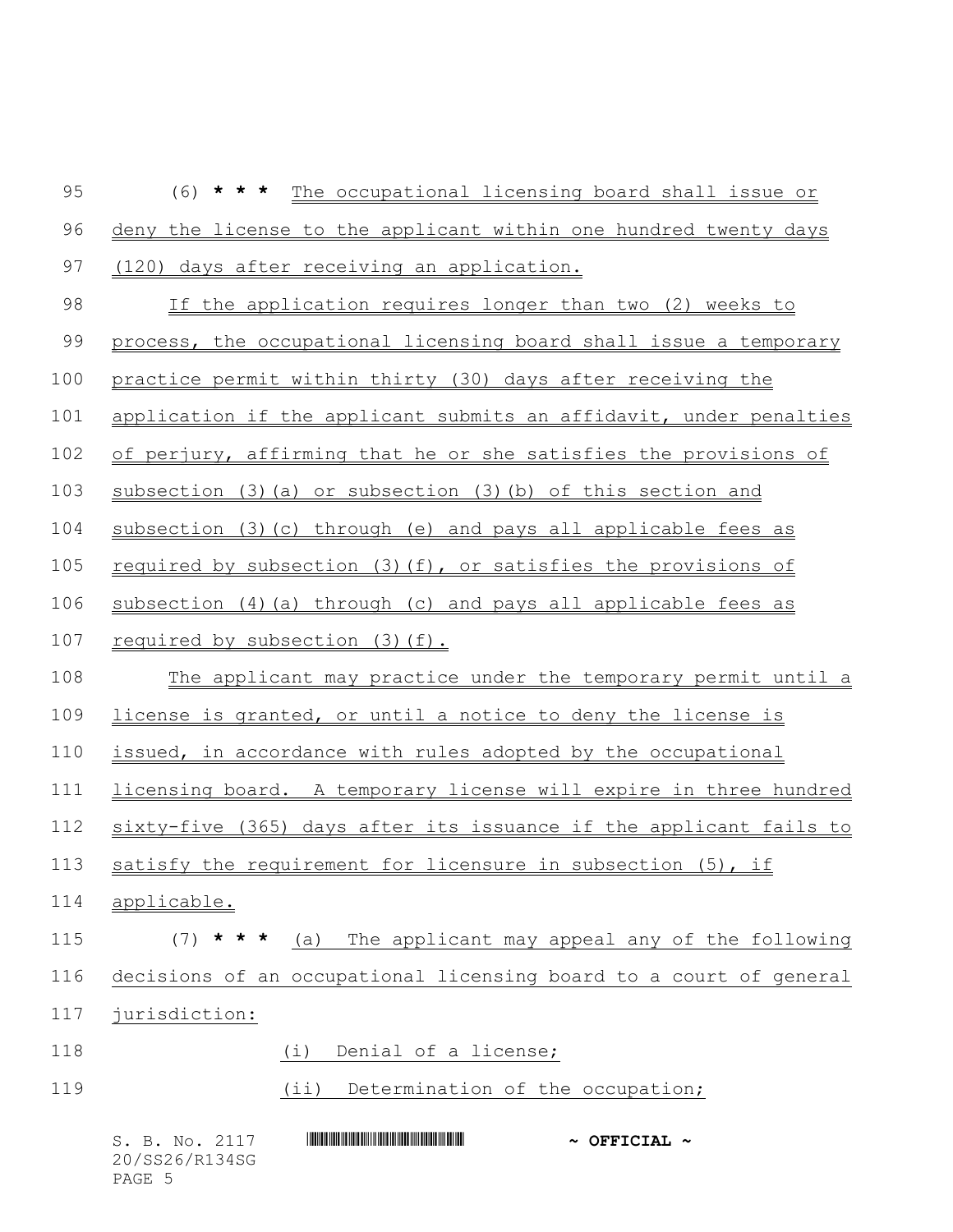| 120 | Determination of the similarity of the scope<br>(iii)               |
|-----|---------------------------------------------------------------------|
| 121 | of practice of the license issued; or                               |
| 122 | Other determinations under this section.<br>(iv)                    |
| 123 | The court shall determine all questions of law,<br>(b)              |
| 124 | including the interpretation of a constitutional or statutory       |
| 125 | provision or a rule adopted by an occupational licensing board,     |
| 126 | without regard to any previous determination that may have been     |
| 127 | made on the question in any action before the occupational          |
| 128 | licensing board.                                                    |
| 129 | (8)<br>An occupational licensing board shall prominently print      |
| 130 | the following on all license applications, any communication        |
| 131 | denying a license, and on the board's website: "Pursuant to the     |
| 132 | provisions of the Military Family Freedom Act, Mississippi shall    |
| 133 | recognize occupational licenses obtained from other states for      |
| 134 | military members and their families." An occupational licensing     |
| 135 | board shall prepare and place on the board's website an annual      |
| 136 | report detailing the number of applications submitted to the        |
| 137 | licensing board under this section during a calendar year and the   |
| 138 | actions taken by the board on the applications.                     |
| 139 | ( * * *9) An occupational licensing board shall adopt rules         |
| 140 | necessary to implement this section by January 1, * * * 2021.<br>In |
| 141 | addition, an occupational licensing board shall make all            |
| 142 | reasonable efforts to issue a license to an applicant for a         |
| 143 | license under this section.                                         |
|     |                                                                     |

| S. B. No. 2117 | $\sim$ OFFICIAL $\sim$ |
|----------------|------------------------|
| 20/SS26/R134SG |                        |
| PAGE 6         |                        |